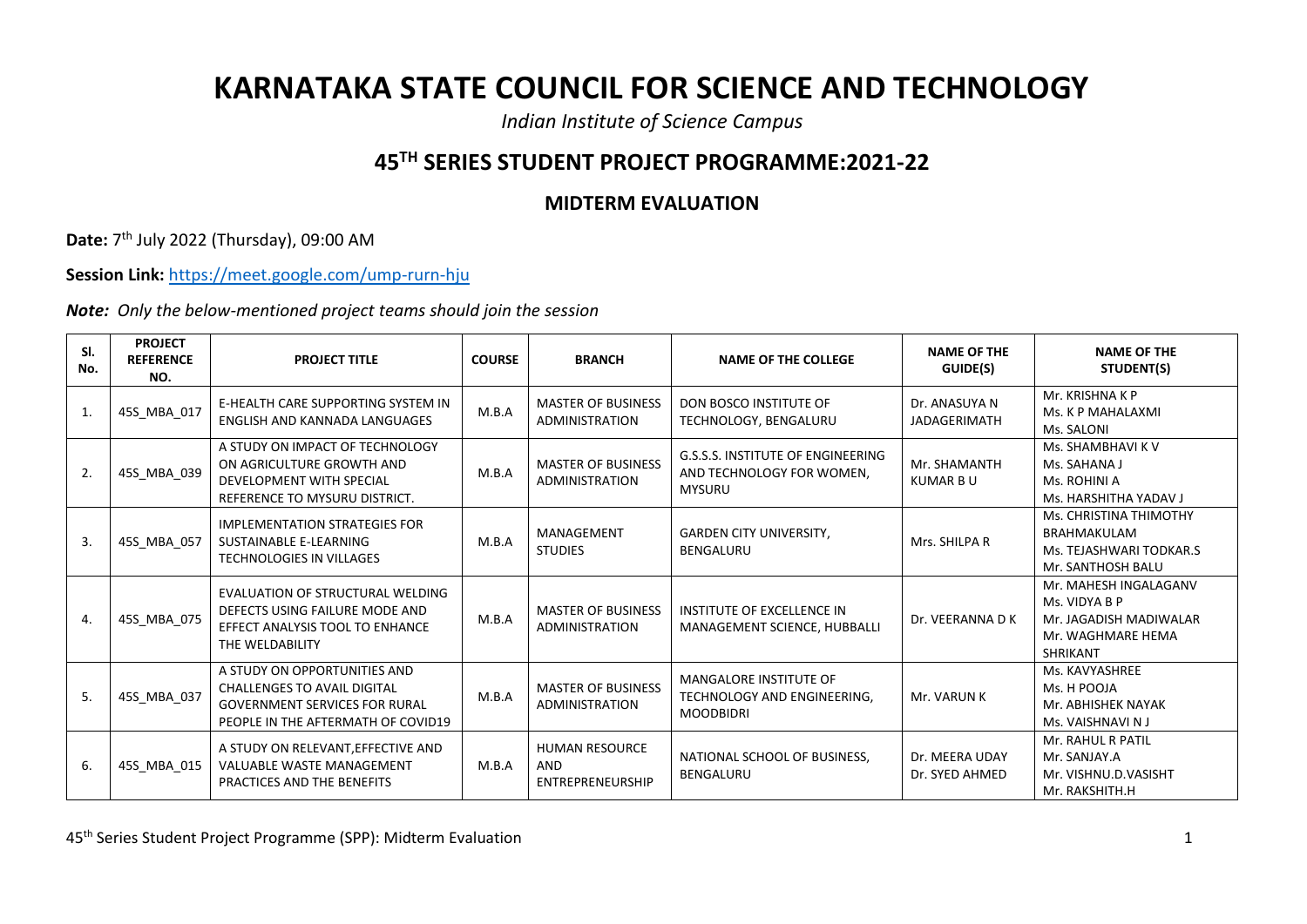| 7.  | 45S_MBA_061 | <b>FABRICATIONOF PLASTICS USING HDPE</b><br>ANDFLY ASK (THERMAL WASTE)                                            | M.B.A | <b>MASTER OF BUSINESS</b><br>ADMINISTRATION        | NEW HORIZON COLLEGE OF<br>ENGINEERING, BENGALURU                                                                    | Dr. PRIYAMEET<br><b>KAUR KEER</b><br>Dr. SHEELAN MISRA | Mr. RAGHU A<br>Mr. J.MADHU                                                                                                 |
|-----|-------------|-------------------------------------------------------------------------------------------------------------------|-------|----------------------------------------------------|---------------------------------------------------------------------------------------------------------------------|--------------------------------------------------------|----------------------------------------------------------------------------------------------------------------------------|
| 8.  | 45S_MBA_067 | EFFECTIVE RECYCLING AND USAGE OF<br>WASTE PLASTIC FOR CONSTRUCTION<br><b>MATERIAL</b>                             | M.B.A | <b>MASTER OF BUSINESS</b><br><b>ADMINISTRATION</b> | NITTE MEENAKSHI INSTITUTE OF<br>TECHNOLOGY, BENGALURU                                                               | Dr.<br>DHARMANANDA M<br>Dr. LAKSHMI H                  | Mr. PRABHUDEV GURUBHETTI<br>Ms. JASLIN KAUR<br>Ms. CHANDANA S K<br>Ms. ANNAPURNA P SHENOY                                  |
| 9.  | 45S_MBA_032 | EXTRACTION OF OIL FROM PONGAMIA<br>PINNATTA FOR USE OF BIOFUEL                                                    | M.B.A | <b>MASTER OF BUSINESS</b><br><b>ADMINISTRATION</b> | P.E.S. COLLEGE OF ENGINEERING,<br><b>MANDYA</b>                                                                     | Dr. A C KIRAN<br><b>KUMAR</b><br>Dr. A S MAHESH        | Mr. T SOMESHWAR<br>Ms. PRIYANKA P S<br>Ms. RANJANI RAJ A<br>Mr. MOHAMMED<br>ZAHEERUDDIN IQBAL                              |
| 10. | 45S MBA 029 | INCREASING SOIL CORBON PERCENTAGE<br>BY MICROBIAL SYNERGY                                                         | M.B.A | <b>MASTER OF BUSINESS</b><br><b>ADMINISTRATION</b> | P.E.S. COLLEGE OF ENGINEERING,<br><b>MANDYA</b>                                                                     | Mr. A S MAHESH<br>Mr. ALUREGOWDA                       | Ms. BINDUSHREE K P<br>Mr. ABHISHEK PATEL CR<br>Ms. ANANYA K S<br>Ms. MANASA                                                |
| 11. | 45S_MBA_062 | AWARENESS ON BIO WASTE<br><b>MANAGEMENT PRACTICES</b>                                                             | M.B.A | <b>MASTER OF BUSINESS</b><br><b>ADMINISTRATION</b> | P.E.S. INSTITUTE OF TECHNOLOGY<br>AND MANAGEMENT, SHIVAMOGGA                                                        | Ms. JYOTHI G H<br>Mr. HEMANTHA<br><b>KUMARA M G</b>    | Mr. VINAYAKA B T<br>Ms. KAVITHA K<br>Ms. ANANYA G L<br>Mr. MANIKANTH ANIL AMBEKAR                                          |
| 12. | 45S_MBA_065 | RECYCLING ARECA HUSK TO<br>SUSTAINABLE AND ECO-FRIENDLY ARECA<br><b>MATCHSTICKS</b>                               | M.B.A | <b>MASTER OF BUSINESS</b><br><b>ADMINISTRATION</b> | P.E.S. INSTITUTE OF TECHNOLOGY<br>AND MANAGEMENT, SHIVAMOGGA                                                        | Mr. D M ARVIND<br><b>MALLIK</b>                        | Mr. SANGAMESH BASAPPA<br><b>KONANAVAR</b><br>Ms. ASHWINI<br>Ms. POOJA M<br>Mr. MAHANTHESH SHIVANNA<br><b>GADDI</b>         |
| 13. | 45S MBA 071 | PLASTIC WASTE MANAGEMENT -<br>ECOFRIENDLY PLASTIC USING ORGANIC<br><b>WASTE</b>                                   | M.B.A | <b>MANAGEMENT</b><br><b>STUDIES</b>                | RAMAIAH COLLEGE OF ARTS SCIENCE<br>AND COMMERCE, BENGALURU                                                          | Dr. PALLAVI<br>Dr. BINDU<br><b>NAMBIAR</b>             | Ms. SREE PARVATHI<br>Ms. KAVYA SHETTY<br>Mr. VISHNU DARSHAN<br>Mr. NIKHIL LIJI CHAKO                                       |
| 14. | 45S_MBA_072 | TREATMENT OF AGRICULTURE WASTE<br>WATER USING BIO ADSORBENTS                                                      | M.B.A | MANAGEMENT<br><b>STUDIES</b>                       | RAMAIAH COLLEGE OF ARTS SCIENCE<br>AND COMMERCE, BENGALURU                                                          | Dr. PALLAVI<br>Dr. BINDU<br><b>NAMBIAR</b>             | Ms. KHADAGI DHANASHRI<br><b>BHAGAVATRAO</b><br>Ms. BHOOMIKA B BILGAR<br>Ms. KATTA ADI SAI HARSHITHA<br>Mr. BHARATH KUMAR S |
| 15. | 45S_MBA_059 | CONSUMER PERCEPTION AND<br>BEHAVIOR: E-WASTE AND IT'S<br>RECYCLING THROUGH GEN-Z BY<br>SUSTAINABLE BUSINESS MODEL | M.B.A | <b>MASTER OF BUSINESS</b><br><b>ADMINISTRATION</b> | REVA BUSINESS SCHOOL, REVA<br>UNIVERSITY, BENGALURU                                                                 | Mr. NAGENDRA S M                                       | Mr. AQUEEB KHAN M<br>Mr. SHAIK MOHAMMED SUHALE<br>Mr. VISHAL R<br>Mr. VISHAL S                                             |
| 16. | 45S MBA 047 | FEASIBILITY STUDY OF INSTALLATION OF<br>JOHKASOU SYSTEM BY INDUSTRIAL<br><b>UNITS</b>                             | M.B.A | <b>MASTER OF BUSINESS</b><br><b>ADMINISTRATION</b> | S.D.M. COLLEGE OF BUSINESS<br>MANAGEMENT, POST GRADUATE<br>CENTRE FOR MANAGEMENT STUDIES<br>AND RESEARCH, MANGALURU | Dr. PRAMEELA S<br><b>SHETTY</b>                        | Ms. MAHIMA<br>Ms. AKANKSHA AMIN<br>Ms. SANDEEPA<br>Mr. SACHIN P S                                                          |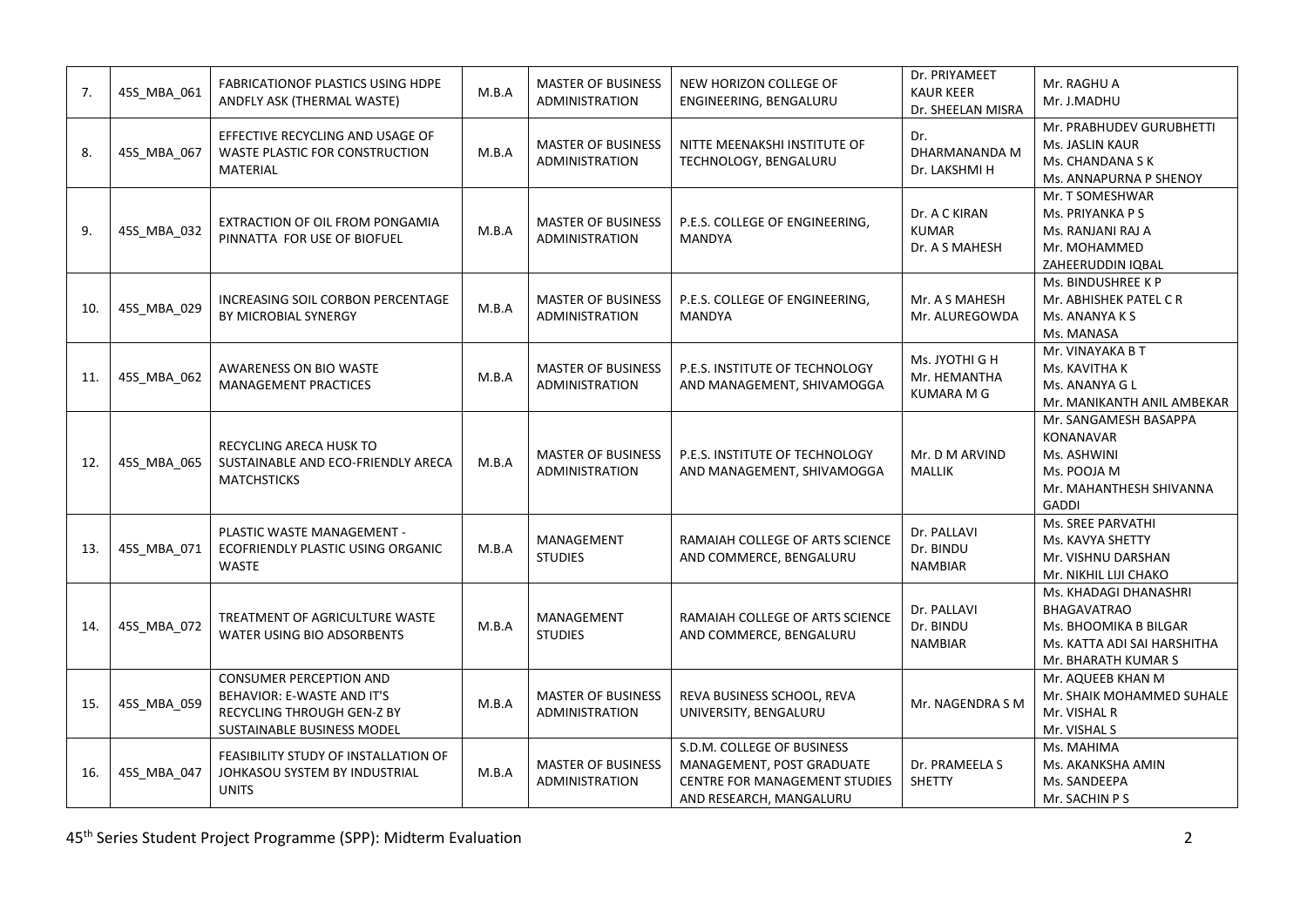| 17. | 45S MBA 050 | ANALYSIS OF VARIOUS WET WASTE<br>COMPOSTING TECHNIQUES IN<br>MANGALURU                                         | M.B.A | <b>MASTER OF BUSINESS</b><br><b>ADMINISTRATION</b> | S.D.M. COLLEGE OF BUSINESS<br>MANAGEMENT, POST GRADUATE<br>CENTRE FOR MANAGEMENT STUDIES<br>AND RESEARCH, MANGALURU        | Mrs. RAMYA<br><b>SHETTY</b>                | Ms. SWEEDAL SHINY GOMES<br>Ms. KEEMA S MUTHANNA<br>Mr. KEERTHAN SHETTY K<br>Mr. SHREYAS S RAO           |
|-----|-------------|----------------------------------------------------------------------------------------------------------------|-------|----------------------------------------------------|----------------------------------------------------------------------------------------------------------------------------|--------------------------------------------|---------------------------------------------------------------------------------------------------------|
| 18. | 45S_MBA_063 | USEFULNESS OF 'VIDHYAGAMA<br>SAMVEDA' PROGRAM OF DD CHANDANA<br>CHANNEL TO THE RURAL SCHOOL<br><b>CHILDREN</b> | M.B.A | <b>MASTER OF BUSINESS</b><br><b>ADMINISTRATION</b> | S.D.M. COLLEGE OF BUSINESS<br>MANAGEMENT, POST GRADUATE<br><b>CENTRE FOR MANAGEMENT STUDIES</b><br>AND RESEARCH, MANGALURU | Dr. SAVITHA<br>PEREIRA                     | Ms. SHRADDHA SHETTY V<br>Ms. PRATIKSHA NARAYANA<br><b>HEGDE</b><br>Mr. GANESH K A<br>Mr. SHREYAS S KINI |
| 19. | 45S_MBA_044 | SUPPLY CHAIN MANAGEMENT - BIO<br><b>FUEL COMPANIES</b>                                                         | M.B.A | <b>MARKETING AND</b><br><b>FINANCE</b>             | S.J.B. INSTITUTE OF TECHNOLOGY,<br><b>BENGALURU</b>                                                                        | Dr. MAMATHA J<br>Prof. BRIJESH SINGH       | Ms. SINDU P<br>Ms. PRIYANKA R<br>Ms. LAVANYA R B<br>Mr. SUBRAMANYA M                                    |
| 20. | 45S_MBA_006 | A STUDY AND USE OF BIOREMEDIATION<br>TO HELP AGRICULTURAL LANDS IN<br>PUTTUR.                                  | M.B.A | <b>FINANCE</b>                                     | SAHYADRI COLLEGE OF ENGINEERING<br>AND MANAGEMENT, MANGALURU                                                               | Mr. PADMANABHA<br>В                        | Mr. PAVANDEEP RAI<br>Mr. KAUSHIK K<br>Mr. SWEEDAL PINTO<br>Mr. MOHAMMED SHAHIK                          |
| 21. | 45S_MBA_004 | UPCYCLING USED BANNERS INTO HAND<br><b>BAGS</b>                                                                | M.B.A | <b>MASTER OF BUSINESS</b><br><b>ADMINISTRATION</b> | SAHYADRI COLLEGE OF ENGINEERING<br>AND MANAGEMENT, MANGALURU                                                               | Prof. AKSHITHA                             | Mr. VICTOR LOBO<br>Ms. MISHEL JYOTHI LEWIS<br>Mr. NISHANTH<br>Ms. SUJHNA S RAI                          |
| 22. | 45S_MBA_008 | A STUDY ON ROAD MAP OF WET WASTE<br>INTO A SUCCESSFUL BUSINESS PLAN                                            | M.B.A | <b>MASTER OF BUSINESS</b><br><b>ADMINISTRATION</b> | SAHYADRI COLLEGE OF ENGINEERING<br>AND MANAGEMENT, MANGALURU                                                               | Ms. MONISHA<br><b>SHETTY</b>               | Mr. KARTHIK S SHETTY<br>Mr. MOHITH BHASKAR SHETTY<br>Mr. KARTHIK KOTIAN<br>Mr. KRISHNA DEV P D          |
| 23. | 45S_MBA_011 | A STUDY ON FOOD WASTE<br>MANAGEMENT                                                                            | M.B.A | <b>MASTER OF BUSINESS</b><br><b>ADMINISTRATION</b> | SAHYADRI COLLEGE OF ENGINEERING<br>AND MANAGEMENT, MANGALURU                                                               | Mr. SAGAR                                  | Ms. SUSMITHA BARAIK<br>Mr. KARTHIK<br>Ms. VIVITA MILDRED D SOUZA<br>Mr. MOHAMMED RIZA                   |
| 24. | 45S_MBA_025 | MONETIZING BIODEGRADABLE WASTE<br>TOWARDS CIRCULAR ECONOMY IN<br><b>RURAL AREAS</b>                            | M.B.A | <b>FINANCE</b>                                     | SIDDAGANGA INSTITUTE OF<br>TECHNOLOGY, TUMAKURU                                                                            | Dr. S<br>PANNEERSELVAM<br>Dr. C SOMASHEKAR | Mr. SADATH AHAMED A<br>Mr. HUDA ERAM<br>Ms. SHALINI V RAJ<br>Mr. DADAPEER CS                            |
| 25. | 45S_MBA_021 | <b>ENABLING VILLAGE CLUSTERS</b><br>DEVELOPMENT THROUGH TECHNOLOGY<br><b>INTERVENTION</b>                      | M.B.A | <b>MARKETING</b>                                   | SIDDAGANGA INSTITUTE OF<br>TECHNOLOGY, TUMAKURU                                                                            | Dr. C SOMASHEKAR<br>Dr. S<br>PANNEERSELVAM | Mr. KUSHAL KUMAR T. V<br>Mr. LIKHITH M J<br>Ms. LIKHITHA J REDDY                                        |
| 26. | 45S MBA 023 | A NOVEL APPROACH TOWARDS SMART<br>AGRICULTURE USING SOLAR PANEL                                                | M.B.A | HUMAN RESOURCE<br>AND MARKETING                    | SRINIVAS INSTITUTE OF<br>TECHNOLOGY, MANGALURU                                                                             | Mr. AJOY S JOSEPH<br>Ms. RASHMI            | Mr. MANJUNATHA K K<br>Ms. RASHMI K<br>Mr. KISHAN K SHEETY<br>Mr. SACHIN BHANDARY<br>Mr. SHAREEF S H     |
| 27. | 45S_MBA_073 | <b>QUANTUM LEAP OF DIGITAL ADOPTION -</b><br>A STUDY ON POST COVID -19 IMPACT                                  | M.B.A | <b>MASTER OF BUSINESS</b><br><b>ADMINISTRATION</b> | V.T.U. P.G. CENTRE, MYSURU                                                                                                 | Dr. HEMA PATIL                             | Mr. SANTHOSH N<br>Ms. RANJITHA KV<br>Mr. SURESH                                                         |

45th Series Student Project Programme (SPP): Midterm Evaluation 3